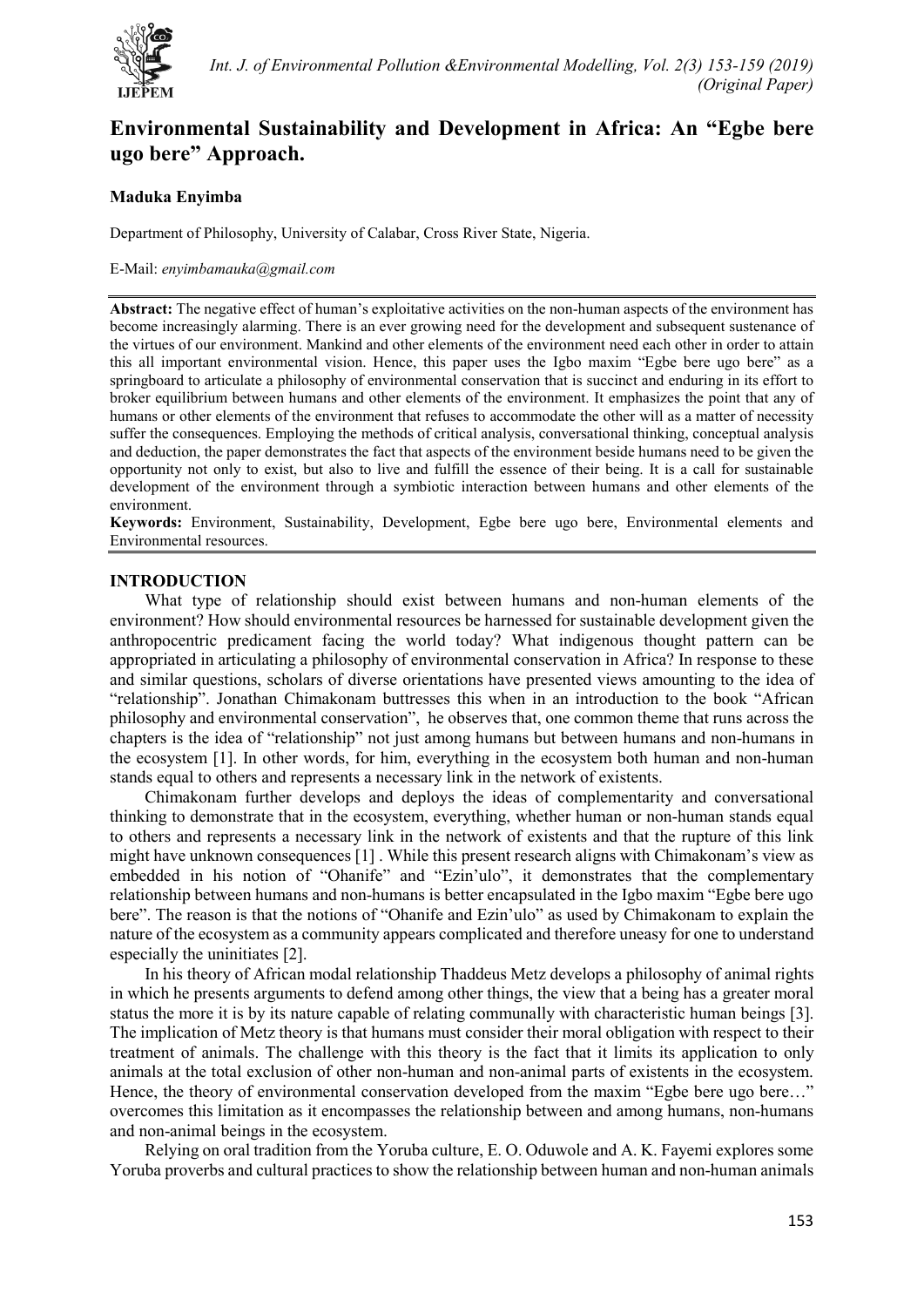in the ecosystem [4]. Again, this work goes beyond the examination of the relationship between human and non-human animals to other non-animals existent in the ecosystem.

Thus,this paper begins by clarifying the concepts of environment, sustainability and development in order to show their connection. Next the philosophy inherent in the Igbo maxim. "Egbe bere ugo bere" is exposed by a conceptual analysis of the maxim. The paper then concludes by presenting arguments to demonstrate the possibility of environmental sustainability and development in Africa through the principles of morality and justice inherent in the Igbo maxim "Egbe bere ugo bere…"

### **ENVIRONMENT, SUSTAINABILITY AND DEVELOPMENT**

The concept of environment has been defined "as the surroundings in which a person lives. It involves the circumstances and influences on them and their effects on man" [5]. This definition suggests that the environment is simply that which surrounds us. In what seems to be a corroboration of the above view of the environment. Oshita refers to the environment as "all conditions surrounding an individual which are extrinsic to that individual, plant or animal [6]. Similarly, Bellany describes environment as "that which surrounds an individual or a community at any point in its life cycle both physical and cultural surroundings" [7]. One obvious implication of these conceptions of environment is the fact that whatever is outside of man or oneself constitutes the environment. This is why the environment is all things external to us. In other words, "man cannot exist or be understood in isolation from other forms of life and from plant life" [8] in which he is submerged.

To sustain the environment and its constituent elements is to ensure improved growth and maintenance of man, plants, animals and other forms of life resident on the earth or natural environment. The word "sustainability" is drawn from the word "sustainable" which in turn is gotten from the word "sustain" and this means "to give help or strength to". In other words, sustainability or to be sustainable, is the act or process of giving help or strengthening something, in this case the environment, in order for it not to be weakened, destroyed, depleted or degraded. Literally, sustainability refers to that which can be maintained or kept continuously in goal. From an ecological perspective, Singh describes it as the "conservation of ecological balance by avoiding depletion of natural resources [8]. This can be understood as something which has to do with the longevity of resources, commodity, species, ecosystem, man, earth, etc. Sustainability includes among other things, a very significant sense of preservation and conservation of existing natural and earth resources. It is a conscientious effort at protection, restoration and maintenance of the natural environment and wildlife in an effort towards preservation and conservation of the ecosystem. It is in this sense that sustainability is simply described as the "ability to last for a very long time" [9] and in this specific context, environmental sustainability means all efforts to ensure that the environment and its resources, both human and non-human last for a very long time.

"Development" is a very important concept in the study of environment. This is mostly because of its remarkable and enduring effects on the ecosystem. Literally, development represents "the act or instance of growth and advancement" [8]. The growth referred to here can be in the sphere of education, industry, economy, population or the well being of human kind. Whichever aspect of growth is in focus, there is an inextricable link between development and the environment. For instance, the environment is put under unbearable pressure by human's generation of comfort and luxuries. The nation's economic activities geared towards growth and development rests wholly on the fragile foundation of earth's resources. These and many more are issues of great concern for environmental studies. The development of science and technology undoubtedly, has brought some light and happiness to mankind, yet it has had and may continue to have adverse effects on the environment if urgency is not exercised in checkmating its recent trend. The notion of development constitutes "a steady and gradual growth or change from not so good a state, to a relatively stable and better socio-economic, political, religious and mental state. In this sense development encompasses every aspect of a nation's life both human and non-human" [10]. We had identified two dimensions of development, namely, structural and individual dimension. Accordingly:

> When development takes place in an institution or structures in the society or nation, structural or institutional development is said to have taken place. Moreover, when this development or progressive change is found in an individual member of a state, then it is said to be human or individual development. On a large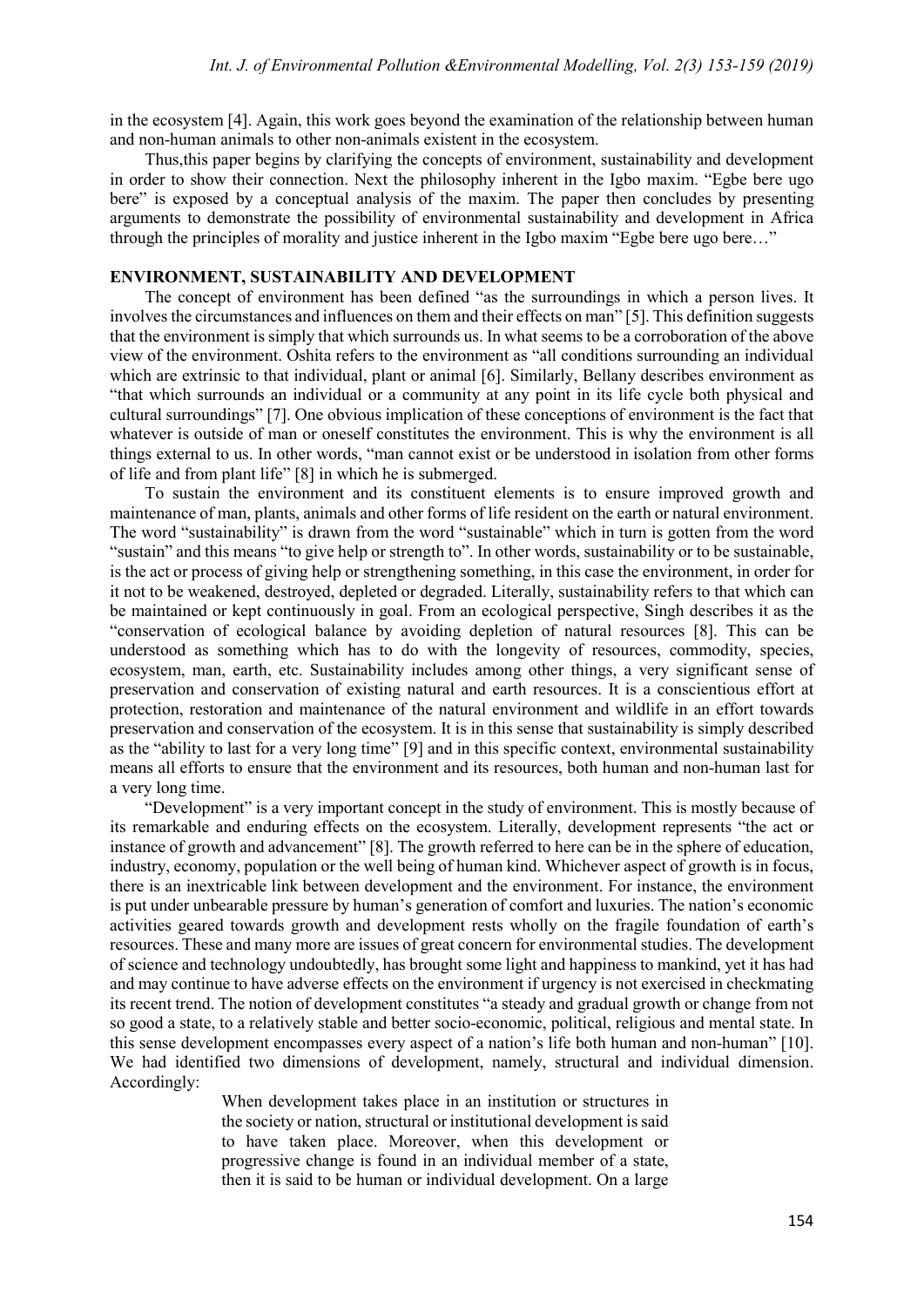scale, when there is a development in each of these area at a time in a given society, it is said, that national development has occurred [11].

What is obvious from the above is that genuine national development is a combination of progressive change in the structures or institutions, individuals, machineries and other resources or component parts of a nation. This will include the earth's resources and natural resources available in such an environment. It is in this sense that one can begin to conceive of the notion of sustainable development of the environment within the context or framework of genuine national development.

The notion of sustainable development was popularized by the 1987 report of the world commission on environment and development chaired by Gro Harlem Brundtland. According to this Commission, "sustainable development means meeting the needs of the present without compromising the ability of future generations to meet their own needs" [12]. Thus, sustainable development is possible considering the limitedness of nature's resources and man's consistent dependence on nature for survival. How can we establish a balance or an equitable equilibrium or exchange between man and the earth's resources?.

In responding to these questions, the anonymous Igbo traditional Philosophical thought system encapsulated in the maxim "egbe bere ugo bere…" presents a viable approach to ensuring environmental sustainability and development in Africa. This Igbo maxim exposes the benefits of a mutual-coexistence between humans and the constituent elements of the cosmic environment as well as the consequences of refusing to do so. Thus it prescribes the right line of actions for humans to take that will be of mutual benefit to him and the environment.

## **CONCEPTUALIZING "EGBE BERE UGO BERE"**

"Egbe bere ugo bere" is a maxim or a proverb by the Igbo speaking people of eastern Nigeria. It represents an aspect of their world view especially their communal spirit. This maxim or proverb is a combination of three words, namely, "Egbe" "bere" and "ugo" which means "eagle", "perch" and "kite". Thus, as a maxim or proverbial expression it is literally translated to mean, "Live and let live". For a clearer understanding of the maxim, it is usually better to state it in its complete proverbial rendition - "egbe bere ugo bere, nke si ibeya ebela, Nku kwaa ya". This is translated to mean; "let the eagle perch and let the kite perch, any one that begrudges the other form perching, let its wings break". The implication of this proverb for the Igbo traditional thought system, is that, the world is a large place that can accommodate everyone, therefore, no person or group should deny the other the right to existence. It is a principle that propagates harmonious coexistence between and among existent entities, groups, peoples of different tongues, languages, tribes, race, species, etc.

It is this inherent principle in the proverb that inspires hospitality, friendship and good neighborliness in the Igbos and in most African societies. This proverb it must be noted has been differently expressed by different scholars using different but closely related maxim that expresses the same moral principle. For instance, Theophilus Okere [13] states that the proverb "egbe bere ugo bere…." [12] (let the eagle and the kite perch…) can be rendered as "Onye anwuna ma ibe ya efula" (let one not die and let one's neighbour not be missing) or even "ya bara onye, bara onye" (let there be profit for the one and let there be profit for the other). In other words, this expression shows the need for fairness to all, such that whatever that is good or right to be done to one should also be done to the other.

Similarly, Ozumba and Chimakonam [14] translate "egbe bere ugo bere" to mean "give that others may also give in such a way that none would refrain from giving". According to them, this maxim advocates a predisposition to relate to other individuals or variables in a network in a way that sustains and promotes the mutual interdependence of realities. It inspires the character of moral goodness or togetherness in others by the actions and words of every individual [14]. Thus, for them, it is significantly expressible by other moral maxims such as "Biri ka mbiri" (Live and let another live in a way that none would prevent the other from living) and "Onye aghala Nwanne Ya" (march and also help the other to march who could not march on its own).

Okoye Uchem Miriam et al are of the opinion, that the moral maxim. "Ibiri Kam biri" (live and let live) is derived from the significance of the Igbo proverb "Egbe bere ugo bere" (let the eagle perch, and let the kite perch), and both expressions re-anact the contents and significance of belonginess as the essence of reality [15]. It points to the fact that all existing beings need each other in life in order to fulfill its presence or purpose. This is why Asouzu in interpreting further the import of the proverb "Egbe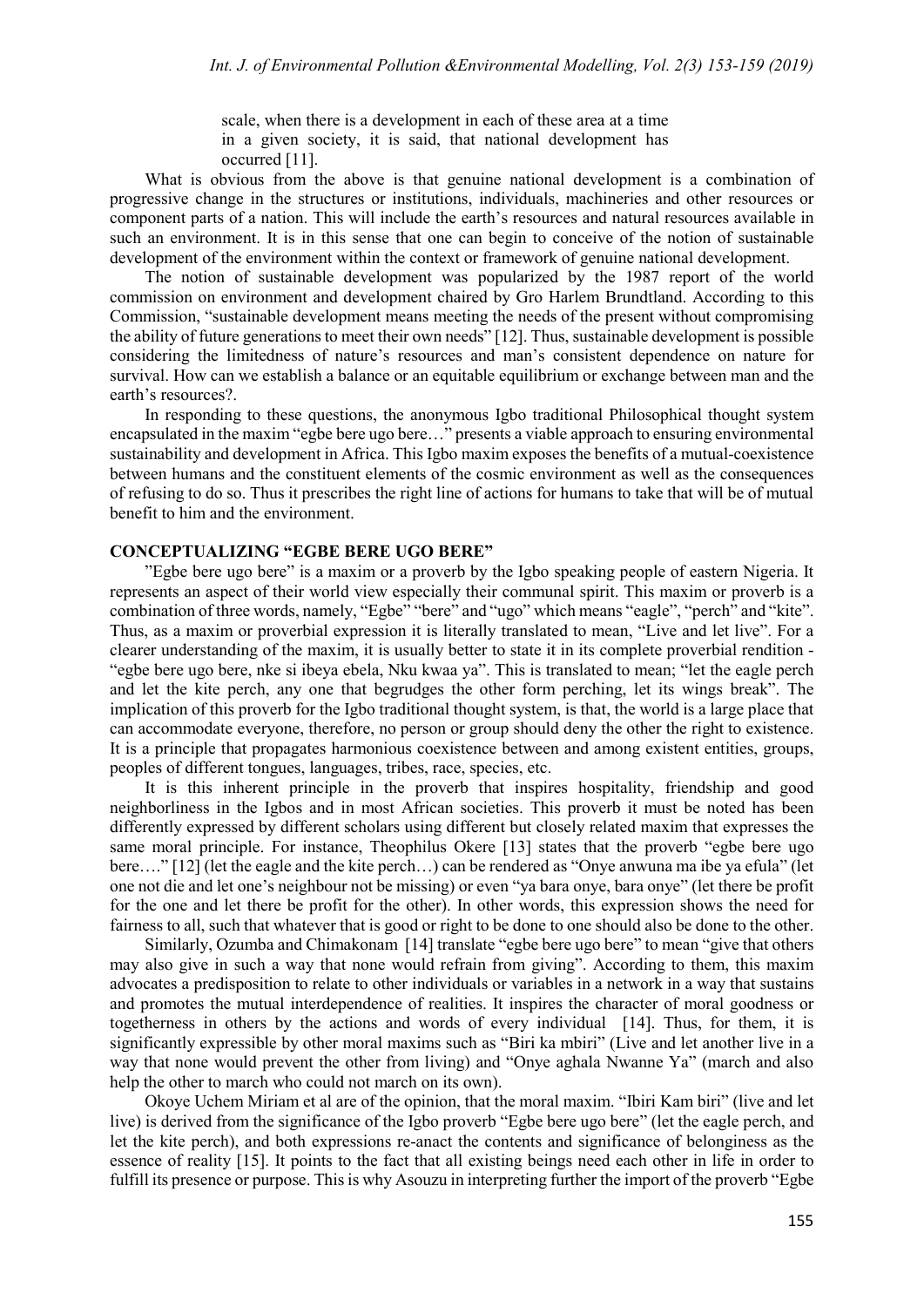bere ugo bere nke si ibe ya Ebela nku Kwaa ya" avers that, all beings are in mutual complementary service to each other such that any being that affirms the being or existent of the other through its actions, at the same time affirms his own being and existence. However, when an individual negates the being of the other by depriving this other the right of mutual complimentary service, it indirectly also boomerangs on this individual who remains unserviced to his own detriment [16].

It is in this sense of Boomerang effect in the relationship between the eagle and the kite as expressed in the Igbo proverb under consideration, that we conceive a very significant implication for the relationship between humans and non-human elements of the cosmic environment in relation to sustainability and development. Thus, in this context, eagle may represent the humans and the nonhumans may represent the kite, and vice versa. If one does not allow the other to serve it in a mutually complimentary manner, it may have to bear the consequences. Mention must be made of other scholars who have also attempted a conceptualization of the nature of "Egbe bere ugo bere". These include; Ibuout [17], Kanu [18], Opata [19] etcetera. These scholars are of the opinion that this Igbo proverb exhibits the nature of belonginess, interpersonal and harmonious complementary relationship that ought to exist between and among levels of realities.

#### **ENVIRONMENT, SUSTAINABLE DEVELOPMENT AND "EGBE BERE UGO BERE…"**

The moral value expressed in the maxim "egbe bere ugo bere…" or "Ibiri kam biri" is very significant for environmental philosophy especially as it concerns human's relationship with the nonhuman elements of the environment such as plants, trees, and lower animals. For there to be sustainable development of the environment and its resources, both humans and other non-human occupants of the cosmic environment must heed the moral directives inherent in the maxim. The maxim demands that each being must be considerate of its neighbour as it lives and executes its projects. This is an attitude that runs deep in African and in the Igbo thought pattern. It is argued in this paper that an adoption of this attitude will challenge the numerous environmental problems facing humanity as a result of human's indiscriminate activities.

The problem of environmental degradation has arisen as a result of lack of discipline in man. It is also the case that Nigerian environment is threatened largely by manmade disasters. Thus, it is believed that in many parts of the world today, environmental problems have reached a crisis level and as such constitute dangerous threat to human survival and sustainable development [5]. The point is that in this present economic growth and development, humans through the instrumentality of the government and its agencies have continued to engage in environmentally degrading activities with no recourse to the flourishing of the non-human elements of the environment. Granted that there are some environmental problems that ensue from natural disasters, more numerous are the environmental hazards that are man made. These include deforestation, desertification, pollution of all types, just to mention a few.

Deforestation leads to the extinction of certain species of trees, plants and animals that habits the forest and its surroundings. Similarly, desertification brings about loss of the mineral resources and the fertility of soil, thereby making it impossible to grow some species of plants and crops. Some animals may also lose their lives as a result of inadequate grazing area that will sustain them. In the same vein, pollutions have proven to be detrimental to the maintenance of the virtues of the environment. All living things – both human and non-human are adversely affected by pollution. Water pollution for instance, breeds diseases to humans and causes death and extinction of some aquatic animals. The same is applicable to air, land and even noise pollution. Thus, both human and non-human elements of the environment suffer the same fate as a result of environmentally harmful activities orchestrated mostly by humans. Therefore, in line with the moral maxim of "egbe bere ugo bere" humans must recognize their need of the environmental resources and the non-human environmental elements must recognize their need of humans. None of them can exist alone and fulfill the essence of their being. Each of them has a right to live, exist or to be. A symbiotic relationship is what is required for a harmonious coexistence as embedded in the principle of "egbe bere ugo bere…". It is in doing this that, the environmental virtues can be conserved for a sustainable development. Kanu paints this picture succinctly in the following words;

> The idea of Egbe (kite) and Ugo (eagle) speaks of a variety of positions, personalities, creeds and cultures. The Egbe has no more right to existence than the Ugo, for both must co-exist.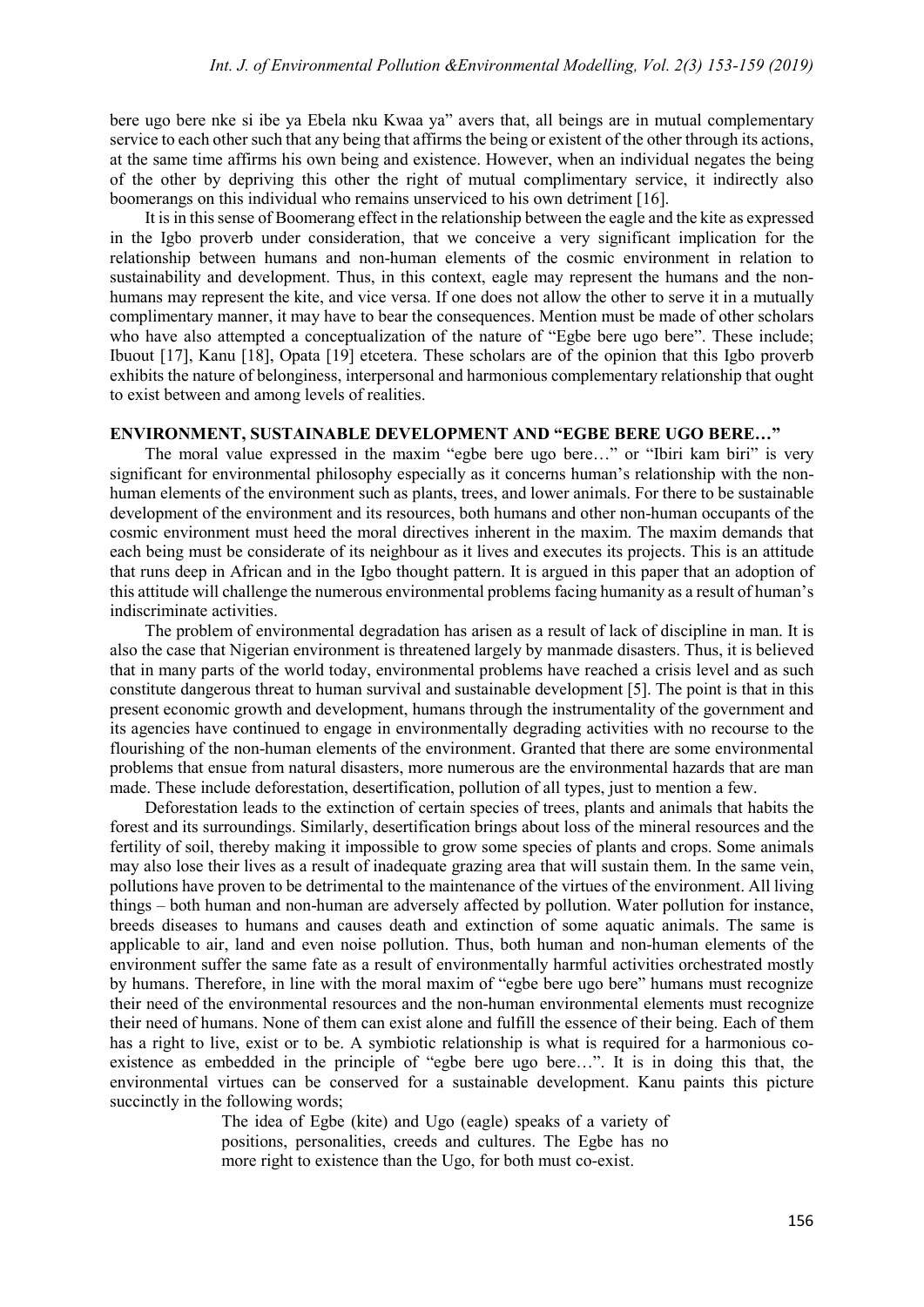The Egbe has fundamental contributions it must make to the being of the Ugo and likewise the Ugo to Egbe. Therefore, when one begins to put the other down or to deny the other's existence, it ends up alienating itself. They both need to dialogue and make room for each other for the world is such that difference would always exist and to try to destroy the other is to destroy oneself. To end the variation in reality is to end reality itself, for reality is by nature, variegated [18].

In other words, considering the inevitable natural differences between Egbe and Ugo and the fact that they are condemned to live in the same world of space and time sharing the same resources, it behoves on them to conduct themselves in a manner that will orchestrate symbolic, complementary harmonious and balanced relationship. Such a harmonious coexistence will create room for each of them to interdependently pursue and achieve their goals and projects and as such fulfill the essence of their being. Thus, any action, or activity by any of the two elements that is chaotic, disharmonious and detrimental to the existence and flourishing of the other will not only disrupt the natural order and balance in the ecosystem, but will negatively affect both elements and disintegrate their common existence.

Applying this to environmental conservation, sustainability and development, humans and nonhuman elements of the ecosystem, like Egbe (kite) and Ugo (eagle) must recognize their interdependence on each other such that any harm to the other is a harm to oneself and any good to the other is a good done to oneself. Thus there's a need for them to tolerate, co-operate and accommodate each other in order for each to flourish and attain their authentic beingness. This is because humans need the non-human aspects of the environment (trees, plants, animals, soil water, etcetera) as much as these non- human elements need humans for them to flourish despite their differences. The moral principle inherent in the maxim "egbe bere ugo bere…" emphasizes the common ground upon which two different elements or entities can interrelate and flourish while it de-emphasizes their differences.

Thus, as Onebunne rightly observes, even though the kite (Egbe) the eagle (Ugo) do not naturally fly nor live together, they are permitted to perch (bere) together and in this act of perching, one sees a kind of relationship of respect, regard, acceptance and accommodation which is possible because they belong to a common world of animals and operate within one human world. This mutual respect, regard, acceptance and accommodation is what is needed for both elements to flourish and attain their full beingness. In the same vain, as much as humans and non-human entities are of different species and nature, they are nonetheless bound to relate with each other in a convivial manner since they occupy the same ecosystem and depend on the same environmental resources for their flourishing, fulfillment of their being and sustainable development of the environmental resources. This is possible when both humans and non-humans recognize the fact that none is meant by nature to live alone, but are meant to live in mutual-complementary relationship that reflects the moral principle of "Egbe bere ugo Bere"

The maxim "Egbe bere ugo Bere, Nke si ibe ya ebela Nku Kwa ya" has two significant dimensions that is relevant for the sustainable development of the environment with respect to human and nonhuman relationships within the ecosystem. The first is what this paper consider as the positive dimension and it is represented by the first simple statement in the maxim namely, "egbe bere ugo bere" (let the kite perch, as well as the eagle). This denotes the moral principle of the maxim that encourages mutual respect, reciprocity, togetherness and harmonious co-existence and the benefits of adhering to such principles. Following the positive dimension of the maxim, if humans and non-humans should adhere to this moral principle by living in mutual respect and harmony, the benefit among other things will be a sustainably developed environment.

The second dimension of the maxim is what this paper consider as the negative dimension and it is represented by the second statement in the maxim, namely "Nke si ibeya Ebela, Nku Kwaa ya" (whichever begrudges the other from perching, let its wings break). This denotes the principle of justice inherent in the maxim. The principle is such that if any of Egbe (kite) or Ugo (eagle) engages in any unjust act in an attempt to deprive the other of its right to existing and flourishing, it will by that singular act be punished by being deprived of its own right to existing and flourishing. This principle of justice does not require external agent to enforce punishment or render justice to an erring party or group. It represents what Asouzu termed boomerang effect [16]. This negative dimension of the maxim is applicable to the need for environmental sustainability and development as it relates to human and non-human relationship in the ecosystem. It can then be argued that the unjust and unhealthy activities of humans on the ecology do not only affect negatively the non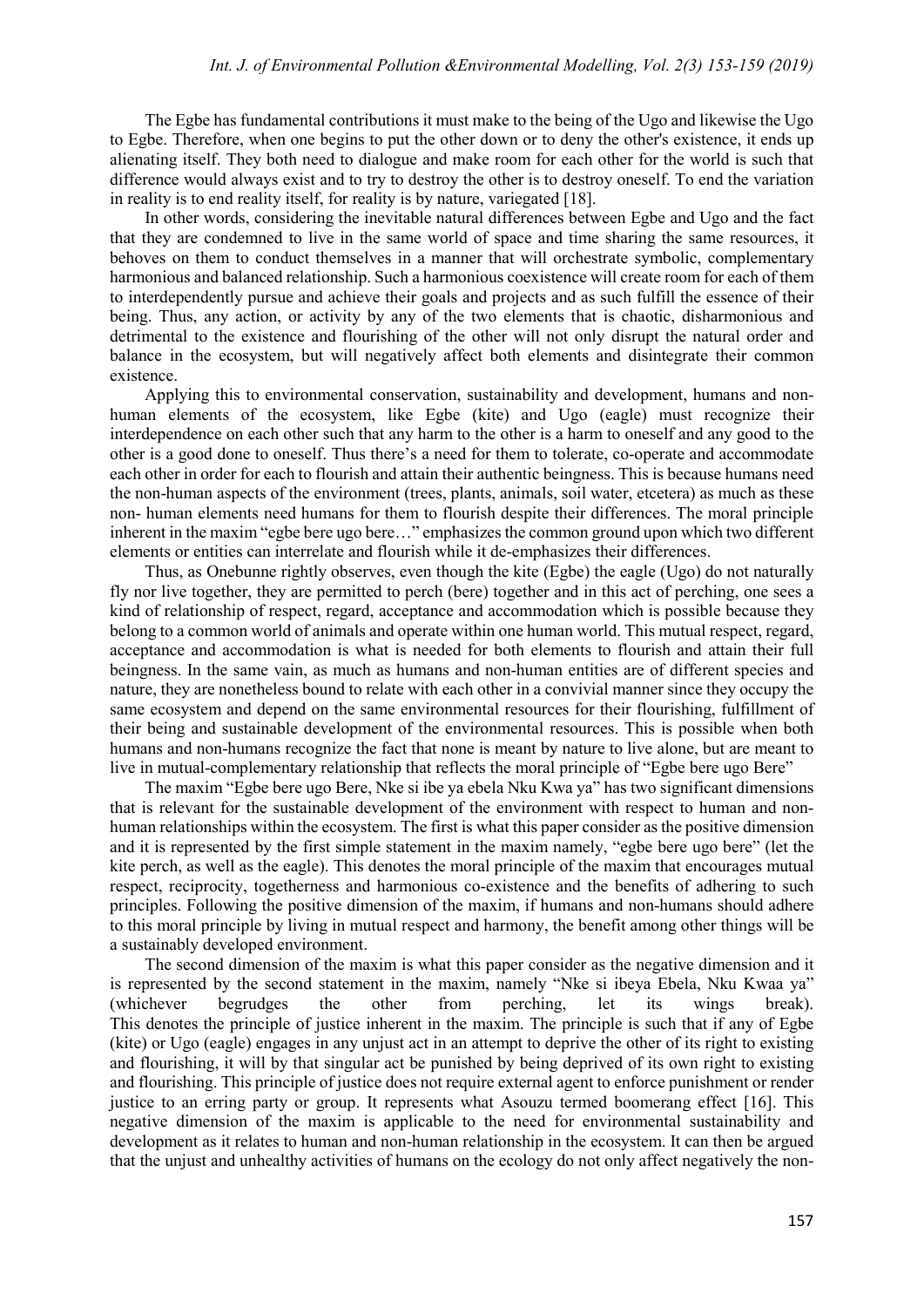human aspects of the environment but also humans suffer diverse hazards as a result of their unjust actions. No wonder Onebunne [20] describes the maxim as primarily a principle of justice.

The moral principle of mutual complementarity and the punitive measure which is expressed by the principle of justice inherent in the maxim "egbe bere ugo bere, Nke si ibeya ebela nku kwa ya" when carefully adhered to, will ensure a balanced relationship between humans and non-human elements of the environment. This will further engender a philosophy of environmental conservation that will in turn orchestrate the sustainable development of the virtues of the environment.

#### **CONCLUSION**

Neither humans nor non-humans elements of the ecosystem such as plants, trees, animals, water etcetera, is naturally designed to live alone. Despite the differences in nature and specie existing between and among these elements, they inhabit the earth and depend on the earth's resources in order to flourish according to their nature. None of these elements (humans or non-humans) has the right to deprive the other the right to exist and flourish by any unjust or unhealthy actions towards the other. On the one hand, the principle of justice inherent in the Igbo maxim "Egbe bere ugo bere…" presents a punitive measure that restricts such negative tendencies. On the other hand, moral principle of togetherness, mutual respect and harmonious complementation inherent in the maxim presents the right course of action that should be taken by each of these elements in order to ensure conservation and sustainable development of the environment. Thus, "Egbe bere ugo bere" is presented here as a requisite philosophy of environmental sustainability and development.

### **REFERENCES**

- [1] Chimakonam. J.O (2018). *African Philosophy and Environmental Conservation*. London: Routledge: 8-33.
- [2] Chimakonam. J.O (2018). "Ohanife: An Account of the Ecosystem based on the African Notion of Relationship" (Ed) Jonathan O. Chimakonam. *African Philosophy and Environmental Conservation*. London: Routledge:120.
- [3] Metz. T. (2018). "How to ground Animal Rights on African Values: A Constructive Approach":33.
- [4] Oduwole, E.O: Fayemi, A.K (2018). "Animal Rights Vs Animal Care Ethics: Interrogating the Relationship to Non-human Animals in Yoruba Culture" (Ed) Jonathan O. Chimakonam. *African Philosophy and Environmental Conservation*. London: Routledge, 2018:71.
- [5] Asuo, O. O: Maduka. E. (2012). *Environmental Philosophy: Concepts, Issues and Perspectives*. Lagos: Greymater, 2012: 53-83.
- [6] Oshita, O. O. (2001). *Philosophy, Education and Environment: The Dialectics of Knowledge.* Calabar: University of Calabar Press: 21.
- [7] Bellany, P. (2007). *Dictionary of Environment*. Delhi: Academic Indian Publishers, 2007:154.
- [8] Singh, Y. E. (2007). *Teaching Environmental Science.* New Delhi: APH Publishing Corporations: 135.
- [9] Ogbonnaya T.L. (2014). Environmental Sustainability in the Age of Modernity: An Unpublished B.A Log Essay, Department of Philosophy, University of Calabar, 2014.
- [10] Maduka. E. (2015). 'Moral Education and Development in Nigeria" *International Journal of Research in Arts and Social Sciences*, 8(1), 134-141, 2015. 5
- [11] Maduka. E. (2015). "Towards a Genuine Natural Development: A Case for Kant's Epistemic Co-Operation in Nigeria" Being a Paper Presented at the Conference of the Council for Research in Values and Philosophy held at Ebonyi State University, Abakaliki. 10-14: 3.
- [12] Cunnigham, W. P: Cunningham, M. A: Siagp, B. W. (2007). *Environmental Science: A Global Concern*. New York: McGraw-Hill,.
- [13] Okere. T. (2005). *Philosophy, Culture and Society in Africa*. Nsukka: Afro-Orbis Publications, 2005:19.
- [14] Ozumba, G. O: Chimakonam. J.O. (2014). *Njikoka Amaka: Further Discussions on the Philosophy of Integrative Humanism.* Calabar: 3rd Logic Option Publishing, 2014: 56-57.
- [15] Okoye, U. M: Ezeanya, W. C: Chukwuma, J. N (2018). "Live and Let Live". The African (Igbo) Traditional Strategy for Contemporary Conflict Resolution". *Fahsanu Journal: Journal of the Arts/Humanities*. Vol. 1 No 1:172-186.